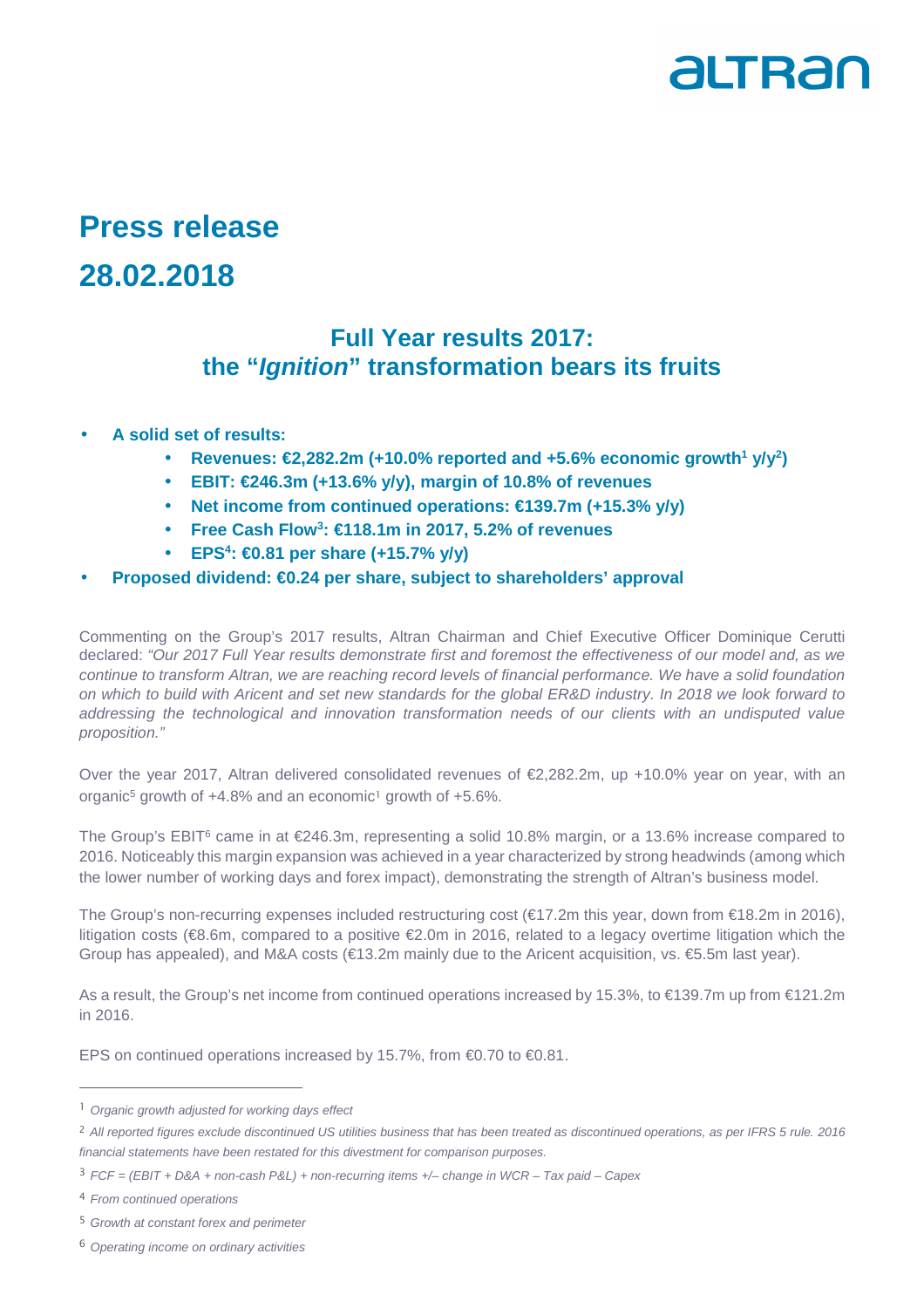## Detailed analysis of revenues

L

#### **Geographic breakdown of 2017 performance:**

| (in millions of euros)   | 2017    | <b>Reported</b><br>Growth% | Organic<br>Growth% <sup>5</sup> | <b>Economic</b><br>Growth%1 |
|--------------------------|---------|----------------------------|---------------------------------|-----------------------------|
| <b>FRANCE</b>            | 920.2   | 6.8%                       | 6.8%                            | 7.6%                        |
| <b>NORTHERN EUROPE</b>   | 758.2   | 13.3%                      | 2.2%                            | 3.0%                        |
| Germany & Austria        | 275.0   | 24.7%                      | 5.9%                            | 7.2%                        |
| <b>Benelux</b>           | 166.3   | 5.7%                       | $-3.3%$                         | $-2.9%$                     |
| <b>UK</b>                | 216.1   | 7.9%                       | 2.0%                            | 2.3%                        |
| Scandinavia              | 67.9    | 19.8%                      | 6.4%                            | 7.2%                        |
| Switzerland              | 32.9    | $-4.4%$                    | $-2.7%$                         | $-2.1%$                     |
| <b>SOUTHERN EUROPE</b>   | 449.4   | 4.5%                       | 4.5%                            | 5.4%                        |
| Italy                    | 216.6   | 0.1%                       | 0.2%                            | 1.0%                        |
| Iberia                   | 232.8   | 8.9%                       | 9.0%                            | 9.7%                        |
| <b>REST OF THE WORLD</b> | 154.4   | 36.4%                      | 5.4%                            | 5.8%                        |
| USA <sup>7</sup>         | 83.4    | 39.9%                      | $-6.9%$                         | $-6.3%$                     |
| India <sup>7</sup>       | 40.0    | 70.2%                      | 34.0%                           | 34.4%                       |
| China                    | 31.0    | 3.0%                       | 7.2%                            | 7.8%                        |
| <b>TOTAL</b>             | 2,282.2 | 10.0%                      | 4.8%                            | 5.6%                        |

- **France:** +7.6% economic growth, driven by positive dynamics across all industries.
- **Northern Europe**: +3.0% economic growth. The momentum in Germany continues (+24.7% reported growth and +7.2% economic growth in the Germany – Austria area) in a market environment still proving to be challenging. Scandinavia showed a good performance with 7.2% economic growth while the UK achieved +2.3% economic growth in spite of uncertainties arising from the Brexit. The improvement expected in Benelux is still due to materialize while Switzerland posted a positive economic growth in Q4.
- • **Southern Europe**: +5.4% economic growth, with strong performance in Spain and Portugal, while Italy returned to growth starting March 2017, as expected.
- • **Rest of the world:** +5.8% economic growth and +36.4% reported growth. India and USA combined showed a +5.2% economic growth, with an acceleration in the fourth quarter, in line with expectations, with a 8.3% reported growth combined.

<sup>&</sup>lt;sup>7</sup> USA performance should be read in conjunction with the one of India, as a growing part of US projects are carried out from India.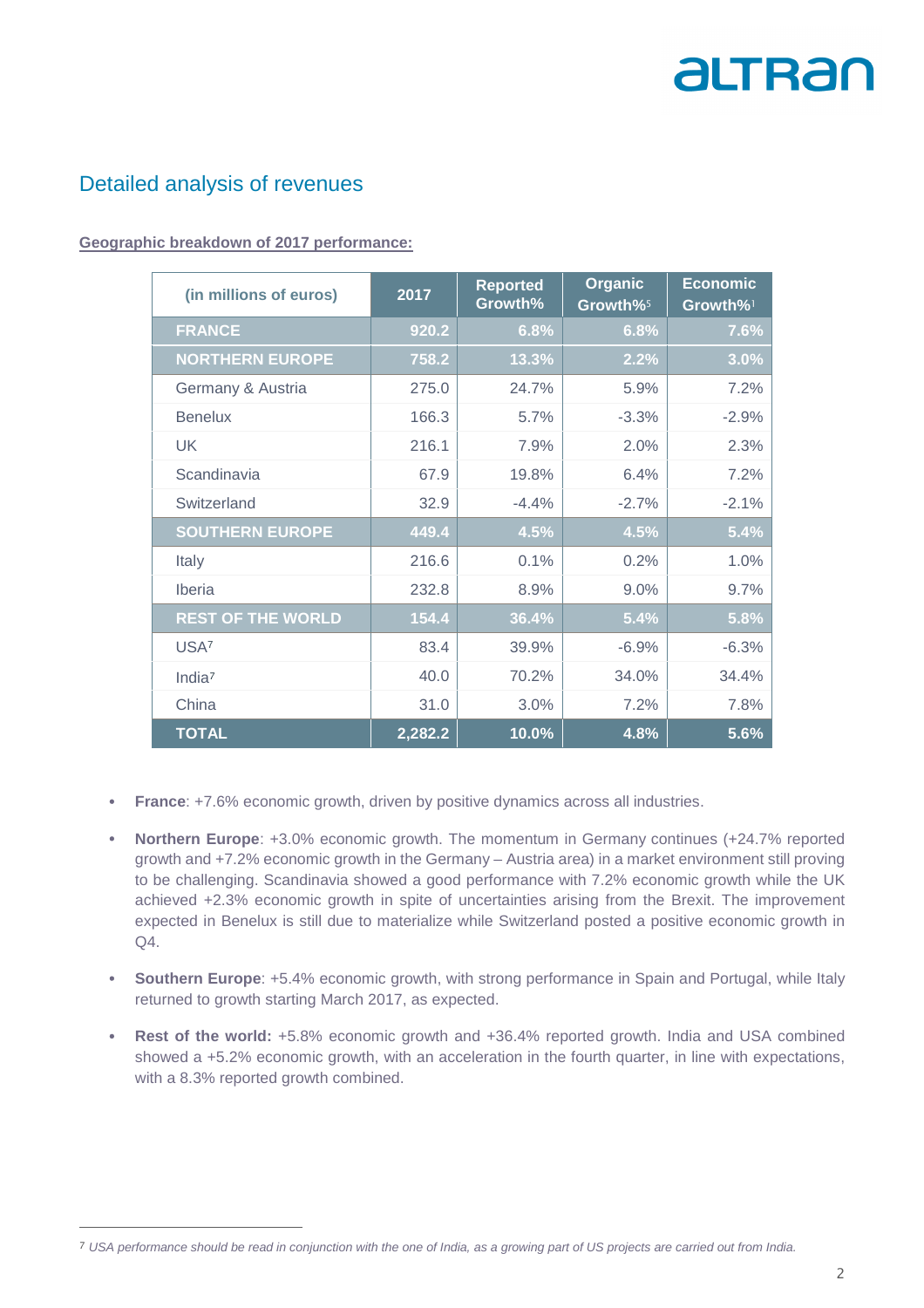| (in millions of euros)                                  | 2017    | 20162   | $\frac{9}{6}$ |
|---------------------------------------------------------|---------|---------|---------------|
| <b>Revenues</b>                                         | 2,282.2 | 2,074.1 | $+10.0%$      |
| Gross margin <sup>8</sup>                               | 660.7   | 610.4   |               |
| Indirect costs/SG&A                                     | (414.4) | (393.6) |               |
| <b>Operating income on ordinary activities (EBIT)</b>   | 246.3   | 216.8   | $+13.6%$      |
| Non-recurring income / (losses)                         | (39.0)  | (21.7)  |               |
| Thereof restructuring costs                             | (17.2)  | (18.2)  |               |
| Intangible assets amortization / Goodwill depreciation  | (4.3)   | (6.9)   |               |
| <b>Operating income</b>                                 | 203.0   | 188.2   | $+7.9%$       |
| Financial result                                        | (20.1)  | (15.4)  |               |
| Income tax                                              | (42.8)  | (51.7)  |               |
| Equity share in net income of associates                | (0.4)   | 0.1     |               |
| Net income before discontinued operations               | 139.7   | 121.2   | $+15.3%$      |
| Net profit/loss on discontinued operations <sup>9</sup> | (8.9)   | 1.4     |               |
| Minority interests                                      | 0.0     | (0.1)   |               |
| <b>Net income (Group share)</b>                         | 130.8   | 122.5   | $+6.8%$       |
| EPS from continued operations (in euros)                | 0.81    | 0.70    | $+15.7%$      |

## Invoicing rate

The invoicing rate was broadly flat at 87.1%, despite the rapid development of the Industrialized Globalshore™ model. This indicator will no longer be published starting 2018 as its relevance reduces in the context of the expansion of the Ignition model (Industrialized GlobalShore™, Augmented Value), and of the acquisition of Aricent.

## Cash and debt

L

At the end of 2017, the Group's reported free cash flow has improved to €118.1m, vs. €83.6m in 2016.

The Group's net debt came out at €351.1m in 2017, compared to €209.6m at end-December 2016, in line with the recent acquisitions. At the end of 2017, the Group had cash and cash equivalent of €372.9m, vs. €478.3m at end 2016, after the €41.5m shareholder distribution.

At the end of 2017, the Group has significantly reduced its off balance sheet factoring, which had a negative impact of €78.5m on the net debt. The Group expects to continue to use off balance sheet factoring in the future.

<sup>&</sup>lt;sup>8</sup> The gross margin is made up of the difference between the operating income (revenues and other operating income) and the consultants/projects costs

<sup>9 2017</sup> saw a negative €8.9m result from discontinued operations following the divestment of the US utilities business which was completed in December 2017.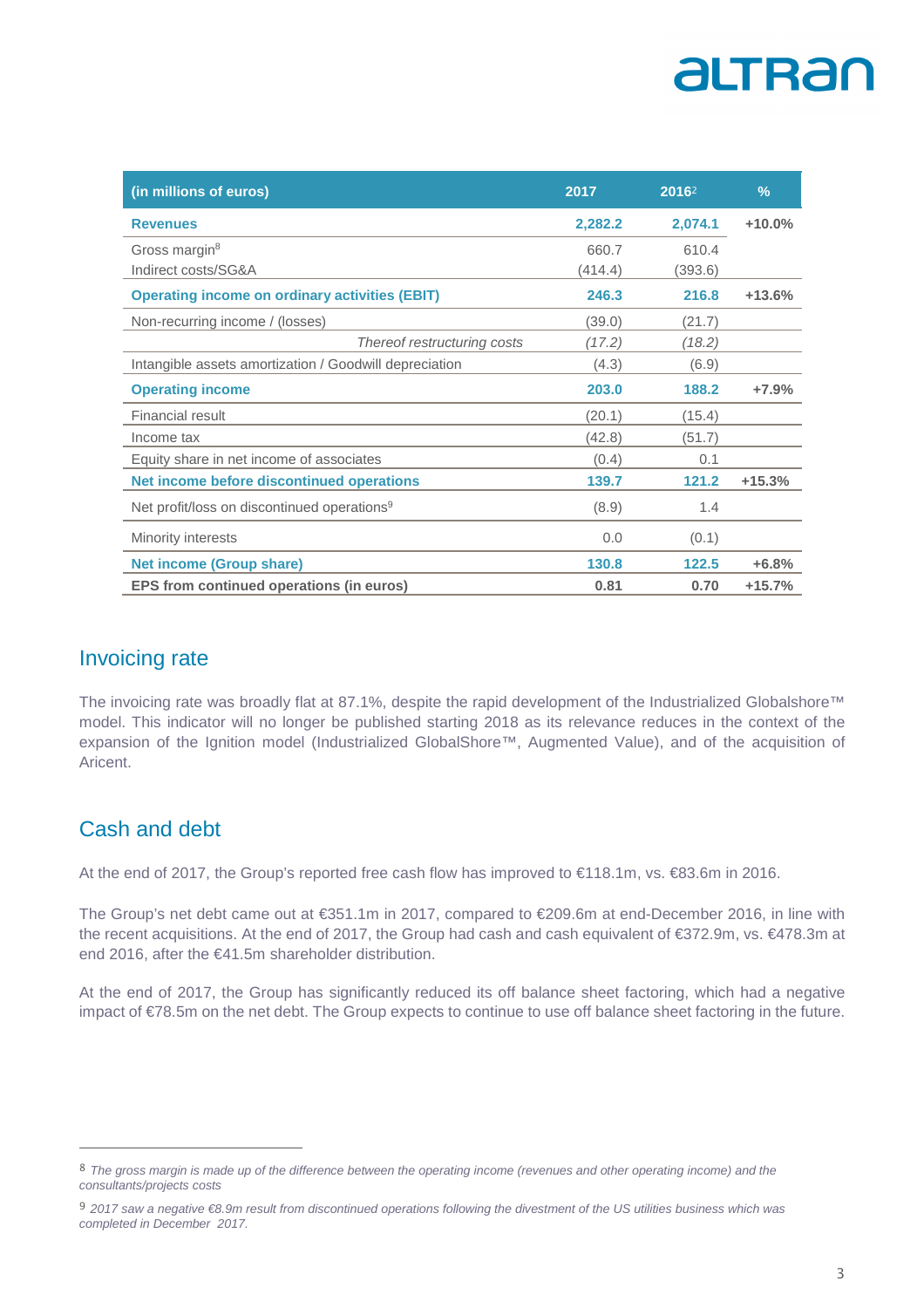## Acquisitions of the period

Altran announced two bolt-on acquisitions during this period:

- • **GlobalEdge Software** increases Altran's presence in the USA and India, reinforcing significantly the Group's Industrialized GlobalShore™ end-to-end delivery capabilities, and is aligned with Altran's strategy to reinforce its operations with the Industrial & Electronics, Telecom, Automotive and Software/Internet industries;
- The acquisition of **Information Risk Management** in the UK significantly enhances Altran's skills and expertise in Cyber Security, a growing and strategic global market with best-in-class accreditations and certifications, enabling Altran to advise both commercial and governmental entities.

After a series of bolt-on acquisitions over the past three years, time had come for a transformational deal. Altran announced on November 30th, 2017 it had entered into a definitive agreement to acquire **Aricent**, a global digital leader in design and engineering services, from a group of investors led by KKR, for a total enterprise value of €1.73 billion or \$2.0 billion in an all-cash transaction.

Since the announcement of the acquisition of Aricent, Altran has swiftly undertaken the key steps leading to completion of this transaction.

- Employee representative bodies in France, Germany, Spain and the Netherlands have all been informed and/or consulted and delivered a positive opinion;
- Authorization from the United States and German antitrust authorities have been obtained;
- On January 26<sup>th</sup>, 2018 during an Extraordinary General Assembly, Altran shareholders expressed strong support for a proposed capital increase in the amount of €750m, which proceeds are to be used for a partial early repayment of the debt incurred by the Company in the context of the acquisition;
- On February 15th, 2018, Altran successfully completed the syndication of its €2,125m equivalent Senior Secured Term Loan B together with a €250m Bridge Facility, to be used to pay the purchase price of the Aricent acquisition and to early redeem the Group's existing medium and long term debt. The financing was largely oversubscribed at attractive conditions.

The antitrust process in India is moving forward and is expected to be cleared before the end of the 1<sup>st</sup> quarter 2018, leading to the closing of the transaction to be expected during this same quarter, as previously announced.

#### Trends in staff levels

As of 31 December 2017, total headcount of the Altran group was 33,665 employees, compared with 28,950<sup>10</sup> at 31 December 2016. With Aricent, the Group will have a total headcount close to 45,000 employees.

### **Dividend**

L

At the General Shareholders Meeting on April 27<sup>th</sup>, 2018, the Altran Board of Directors will propose the distribution of a €0.24 per-share dividend, stable compared to the amount paid in 2017.

<sup>&</sup>lt;sup>10</sup> Excluding US utilities business.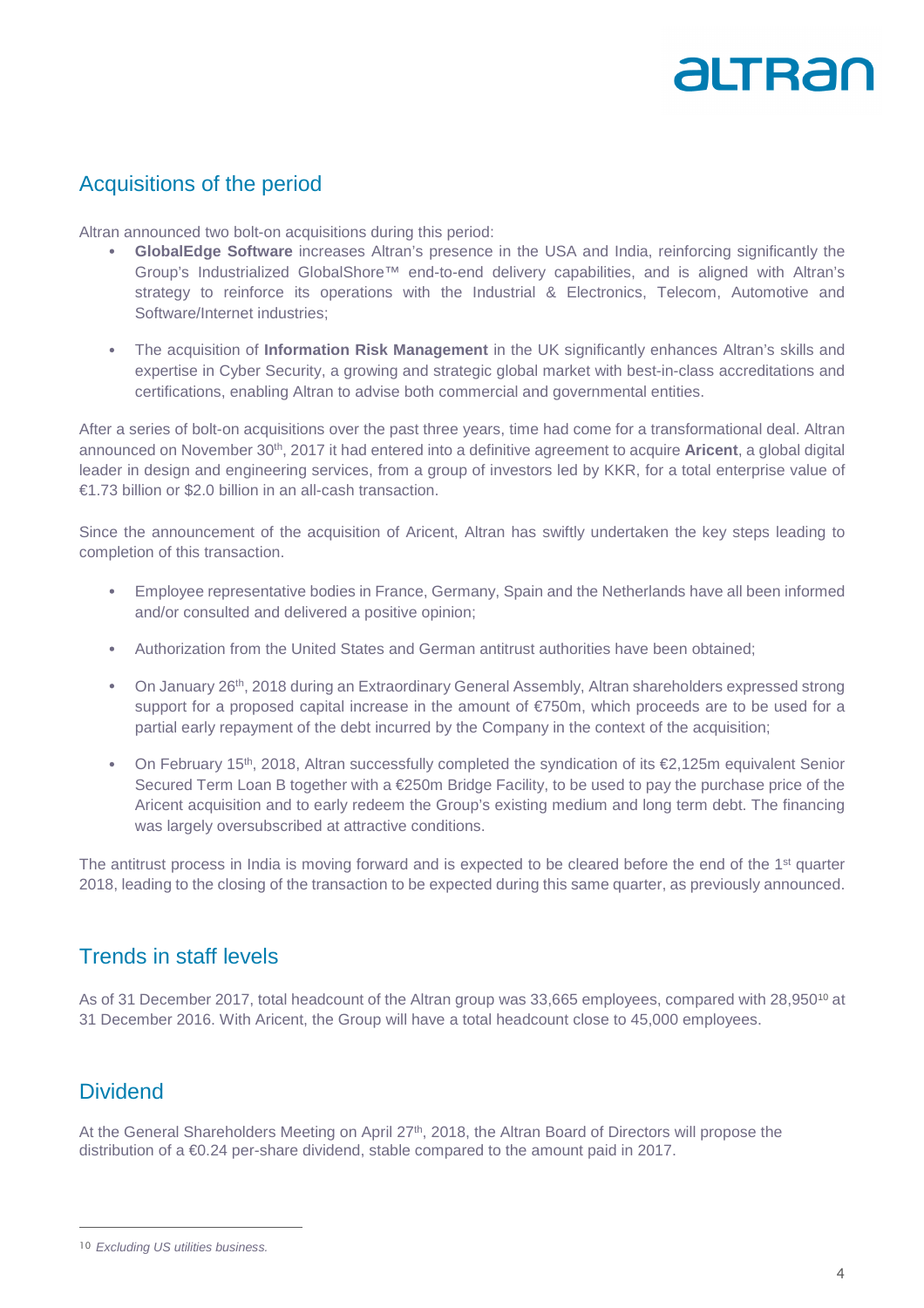

## **Outlook**

2017 financial results demonstrate that the transformation initiated in 2015 when the strategic plan was released bears its fruits. In the context of the Aricent acquisition, the financial objectives that had been released for 2020 have become irrelevant. Altran will release a new strategic plan during its Investor Day scheduled on June 28<sup>th</sup>, 2018.

### Additional information

Altran's Board of Directors met on February 26<sup>th</sup>, 2018 to approve the full year 2017 financial statements. The Statutory Auditors have performed a review of the Group's 2017 and 2016 financial data.

The Group's annual report will be available on the Company website www.altran.com before the end of March 2018.

### Financial calendar

26 April 2018: Q1 2018 revenues 27 April 2018: Shareholders' Annual General Meeting 28 June 2018: Investor Day 6 September 2018: First half 2018 results and Q2 2018 revenues 26 October 2018: Q3 2018 revenues

### Investor Calls Details

**Investor meeting & conference call on February 28, 2018 at 8:30 am Paris time (CET) in Altran HQ,** 

located 96, Avenue Charles de Gaulle, 92200 Neuilly-sur-Seine

**Telephone numbers:** +33172727403 or +442071943759

**Confirmation Code:** 83292874#

**A conference call dedicated to US investors will be held at 3:00 pm Paris time (CET)** 

**Telephone numbers:** +33172727403 or +18442860643

**Confirmation Code:** 82250588#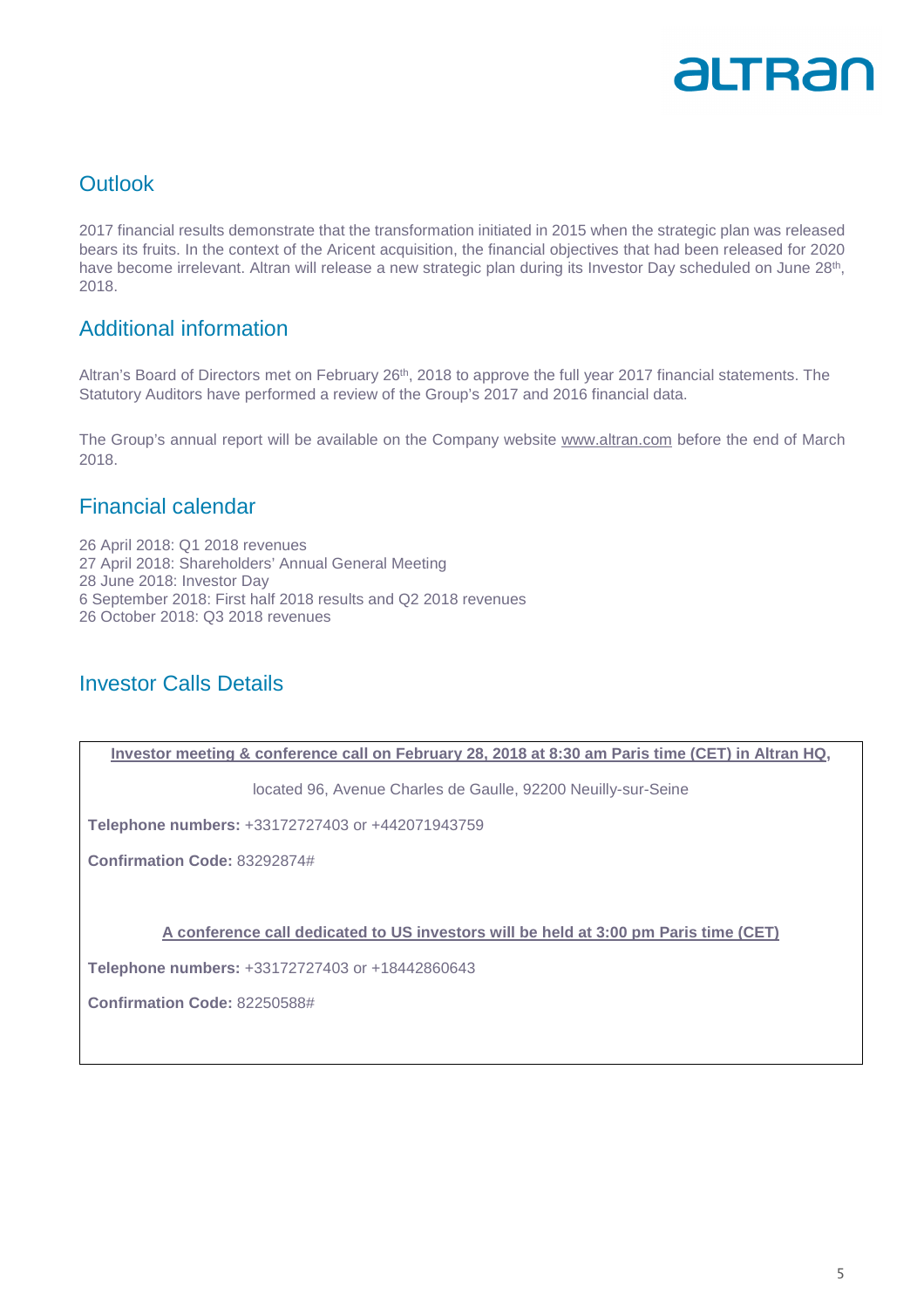

#### **Contacts**

**Investor Relations Stéphanie Bia**  Group Vice President Investor Relations Tel: + 33 (0)1 46 41 72 01 stephanie.bia@altran.com

**Press Relations Marine Boulot**  Group Vice President for Communications Tel: + 33 (0)1 46 41 71 73 marine.boulot@altran.com

#### **About Altran**

As a global leader in Engineering and R&D services (ER&D), Altran offers its clients a new way to innovate by developing the products and services of tomorrow. Altran works alongside its clients on every link in the value chain of their project, from conception to industrialization. For over thirty years, the Group has provided its expertise to key players in the Aerospace, Automotive, Defence, Energy, Finance, Life Sciences, Railway, and Telecom sectors, among others. In 2017, the Altran group generated revenues of €2.282 billion. With a headcount of more than 33,000 employees, Altran is present in more than 20 countries.

#### **Follow us on Twitter:**

#### **@Altran**

#### **DISCL AIMER**

This press release contains forward-looking statements (as defined in the United States Private Securities Litigation Reform Act, as amended) based upon current management expectations. Numerous risks, uncertainties and other factors (including, risks relating to: government legislation affecting our businesses; competition; our ability to manage rapid technological change in the industries in which we compete; litigation risks, labour issues; unanticipated costs from disposals or restructuring) may cause actual results to differ materially from those anticipated, projected or implied in or by the forward-looking statements. Many of the factors that will determine our future results are beyond our ability to control or predict. These forward-looking statements are subject to risks and uncertainties and, therefore, actual results may differ materially from our forward-looking statements. You should not place undue reliance on forward-looking statements which reflect our views only as of the date of this presentation. We undertake no obligation to revise or update any forward-looking statements, or to make any other forward-looking statements, whether as a result of new information, future events or otherwise.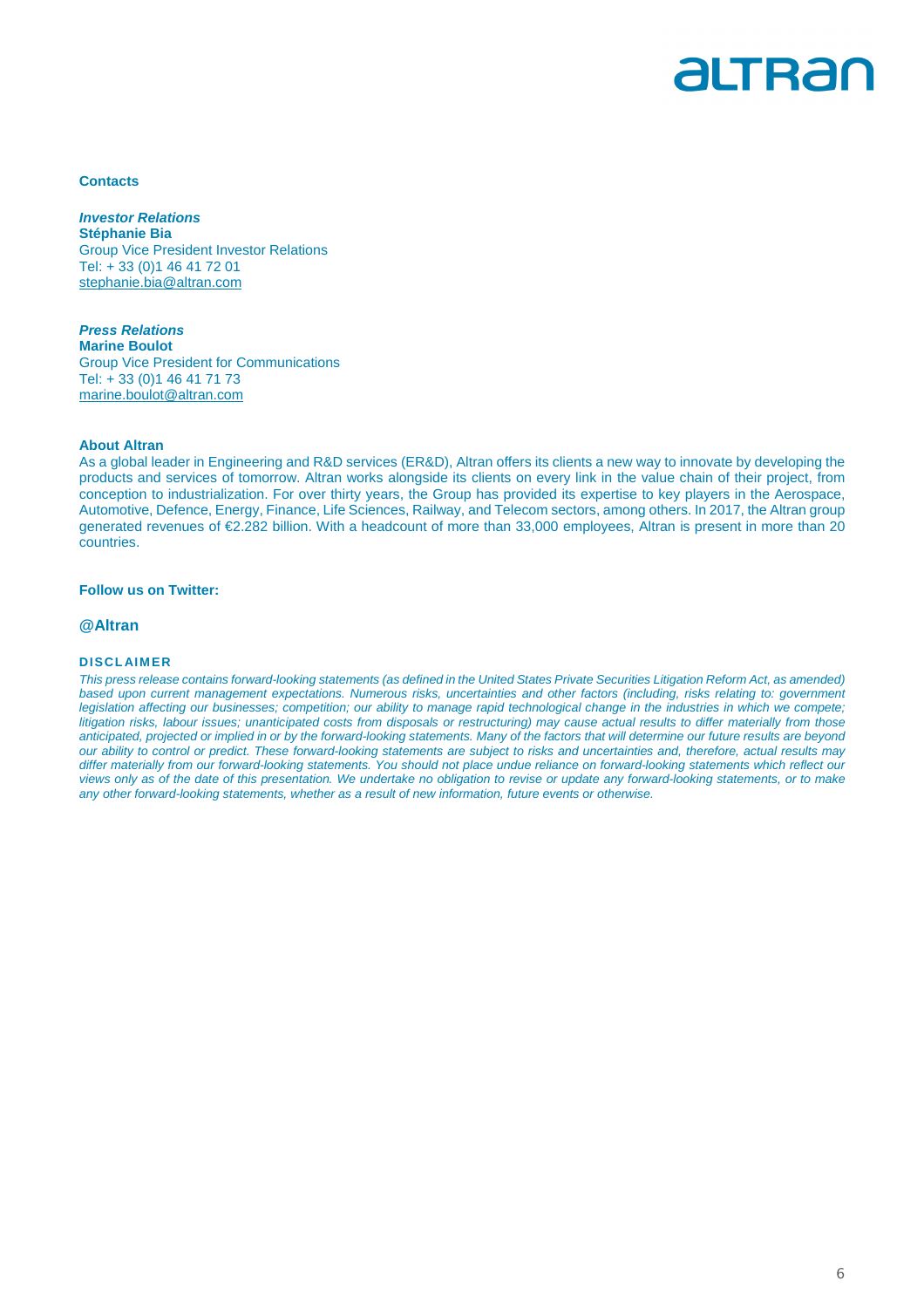

#### **Appendix:**

#### **1. Quarterly trends in Group revenues are as follows (post IFRS 5):**

| (in millions of euros)                                                              | Q4 2016 <sup>2</sup> | Q1 2017 | Q <sub>2</sub> 2017 | Q3 2017 | Q4 2017 |
|-------------------------------------------------------------------------------------|----------------------|---------|---------------------|---------|---------|
| Revenues, excluding<br>contributions from companies<br>acquired and/or divested (A) | 524.5                | 548.0   | 529.0               | 505.9   | 573.7   |
| Contribution of companies<br>acquired and/or divested (B)                           | 25.7                 | 35.5    | 39.3                | 23.5    | 27.3    |
| Total Revenues (A)+(B)                                                              | 550.2                | 583.5   | 568.3               | 529.4   | 601.0   |

Changes of perimeter concern Pricol Technologies, Benteler, Lohika, Synapse, Swell, Information Risk Management and Global Edge.

#### **2. Alternative Performance Measures:**

#### **a. Organic growth and economic growth for the 4th quarter**

| $(in \in m)$                                              |         |         |                   |
|-----------------------------------------------------------|---------|---------|-------------------|
| Revenues Q4 2017                                          | 601.0   |         |                   |
| Change of perimeter                                       | $-27.3$ |         |                   |
| <b>FOREX</b> impact                                       | 4.5     |         |                   |
| Revenues at constant perimeter and forex                  | 578.2   | $+5.1%$ | Organic growth*   |
| Impact of working days                                    | 4.5     |         |                   |
| Revenues at constant perimeter, forex and<br>working days | 582.7   | + 5.9%  | Economic growth** |
|                                                           |         |         |                   |
| Revenues Q4 2016                                          |         | 550.2   |                   |

#### **b. Organic growth and economic growth for the year**

| (in $\epsilon$ m)                                         |          |         |                   |
|-----------------------------------------------------------|----------|---------|-------------------|
| Revenues 2017                                             | 2,282.2  |         |                   |
| Change of perimeter                                       | $-125.5$ |         |                   |
| <b>FOREX</b> impact                                       | 16.1     |         |                   |
| Revenues at constant perimeter and<br>forex               | 2,172.8  | $+4.8%$ | Organic growth*   |
| Impact of working days                                    | 17.3     |         |                   |
| Revenues at constant perimeter, forex<br>and working days | 2,190.1  | $+5.6%$ | Economic growth** |
|                                                           |          |         |                   |
| Revenues 2016                                             |          | 2,074.1 |                   |

\*Organic growth is calculated on a constant perimeter and forex (use of the last year average rate)

\*\* Economic growth is calculated on organic growth at constant working days (use of last year working days)